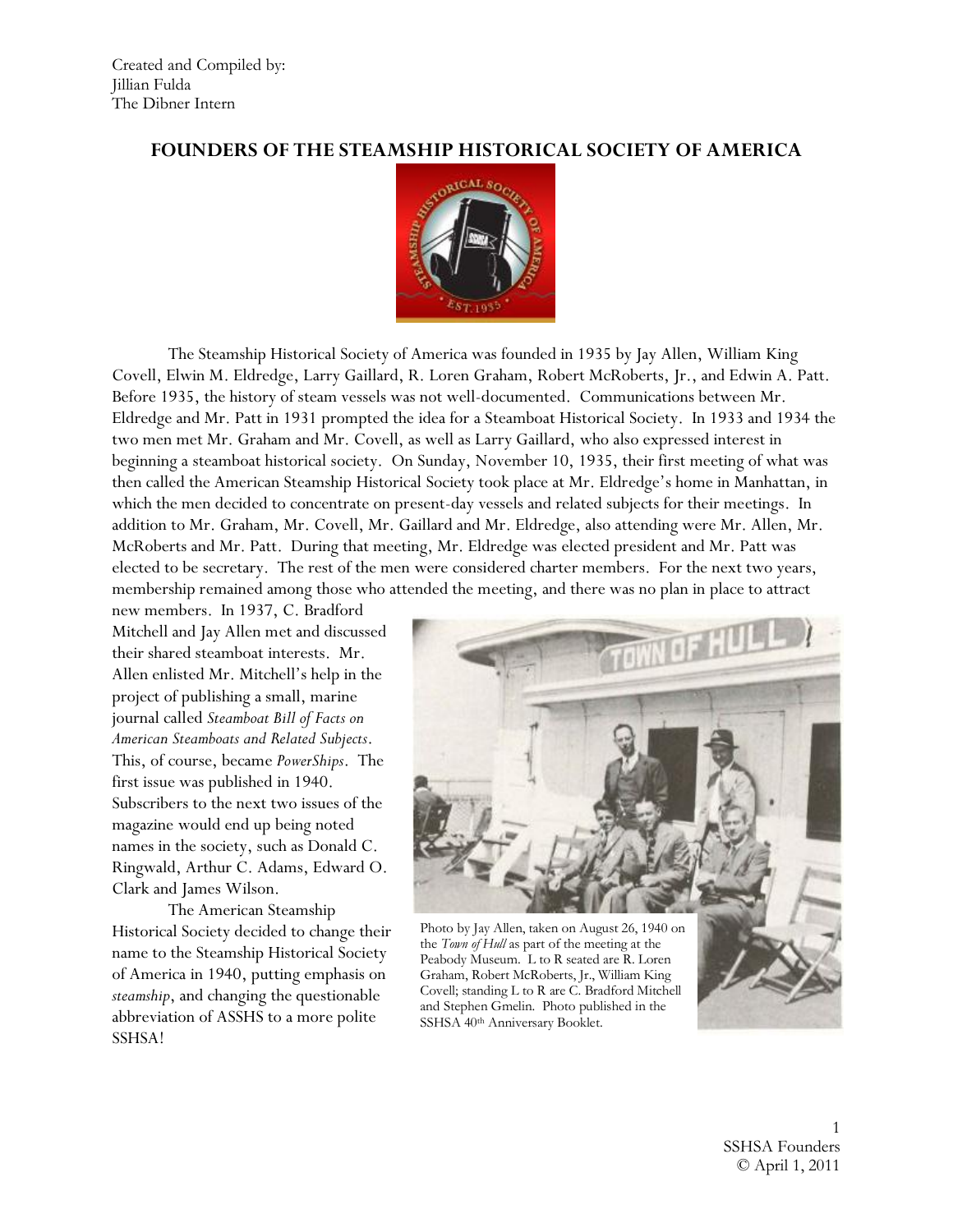### **Jay Allen**

Joseph "Jay" Allen was born in Waltham, Massachusetts on May 18, 1905. From Harvard University he received an A.B. degree in music in 1927, and his A.M. degree in music in 1929. Passionate about music, Mr. Allen was well versed in the violin, piano, voice and choral conducting. In 1930, he married Lucile Wright. Later on, in 1939 he also received his bachelors in Library Science from Columbia University. He taught music at the Thomas School in Rowayton, CT, Derby Academy in Hingham, MA and Queens College in Flushing, NY. In 1943, Mr. Allen became a music librarian and music instructor at the University of Illinois, and eventually an assistant professor in 1947. In addition to being involved with several choral groups, he also wrote articles for *Opera News* and the *Bulletin for the Society for the Preservation of New England Antiquities*.



Photo published in *Steamboat Bill* issue #136.

The other side of Mr. Allen's passions lay in steamships, which led him to have a part in creating SSHSA. He became the "Steamboat Bill" of the journal's column "Heard on the Fantail" and was a respected steamship historian. He was particularly interested in steamboats on the coast of Maine, where his favorite vessel, *J.T. Morse*, was from. After helping found SSHSA in 1935, he and C. Bradford Mitchell produced the first *Steamboat Bill of Facts*, which began as a private venture, but in 1943 was endorsed by SSHSA and became *Steamboat Bill*. Mr. Allen was editor of the journal from 1940-1942 and wrote four articles. He also served on the Board of Directors; his last meeting attended the day before he turned 70. After Mr. Allen retired, he became very active in the New England Chapter of SSHSA, serving as corresponding secretary. In addition, he also sang in the Harvard Glee Club and was responsible for listing and cataloguing the club's collection of music, for the first time in the club's history. He finished this just before his death. Jay Allen died on July 4, 1975 at Seal Harbor, Maine. He was the last surviving founder of SSHSA.

## **William King Covell**

William King Covell, or "King" as most called him, was born in 1904 in Newport, RI. It was here

that, on May 16, 1937, Mr. Covell welcomed Elwin Eldredge and William H. Ewen to his home, and this newly established relationship would lead him to help found the SSHSA. Mr. Covell was an expert on the Fall River Line and on steamboating on Long Island Sound, and was one of the first pioneers of steamboat history to record and preserve such information which he shared with Eldredge and Ewen on that first visit. He served as President of SSHSA from 1941 to 1944 and wrote four articles for *Steamboat Bill*. Mr. Covell also wrote a history of the Fall River Line and several articles for the Newport Historical Society. He donated his records to the Marine Museum at Fall River. Aside from steamboats, Mr. Covell was also a forever student of art history, architecture, clocks and the pipe organ, on which he was very talented. He was also a skilled photographer, despite the fact that he wore special glasses due to a chronic case of myopia.

William King Covell died on February 23, 1975 at the age of 71. Only a month before he had spoken at the Annual Meeting for SSHSA in which he discussed the beginning of the Society with members present.



Photo published in *Steamboat Bill* issue #134.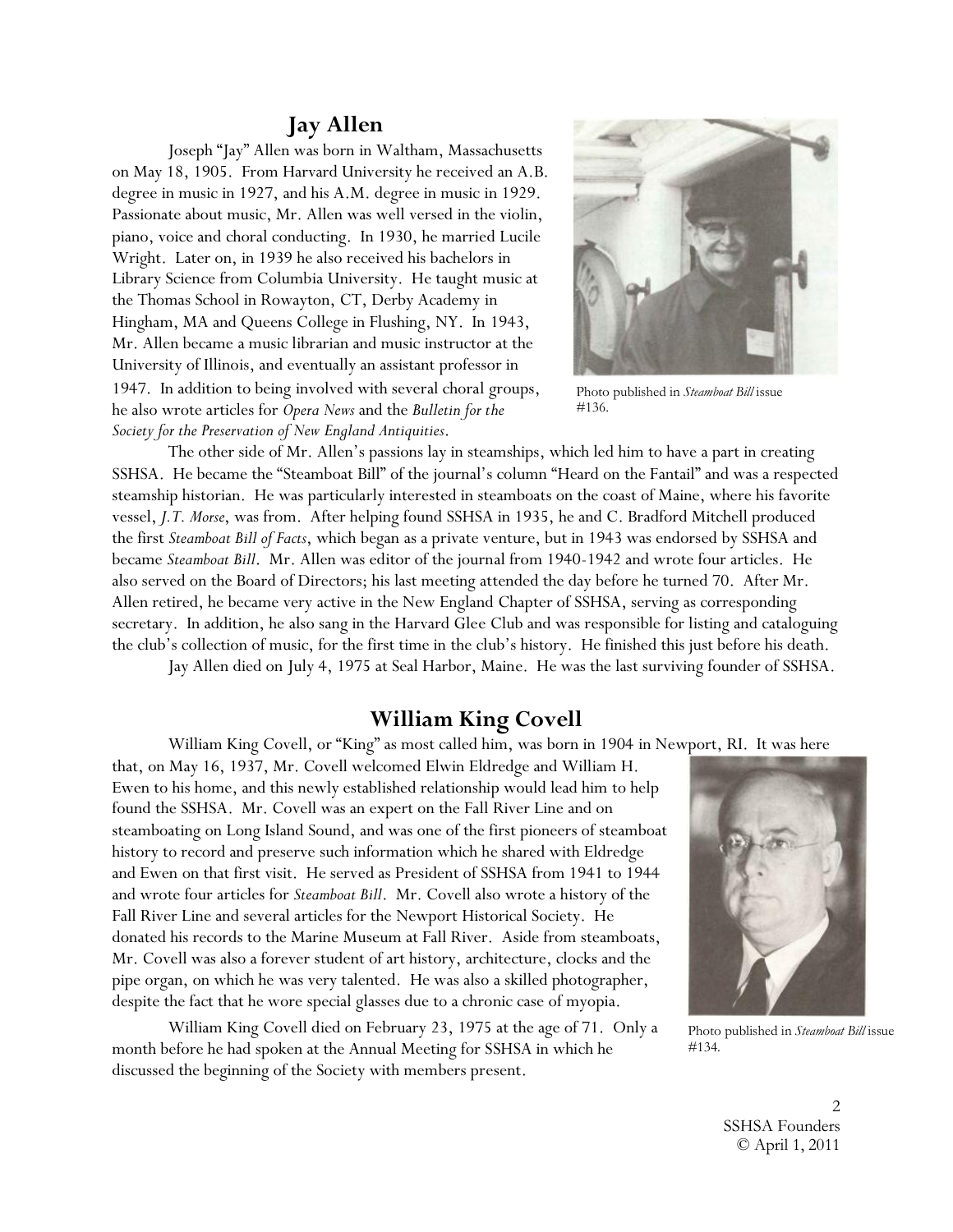## **Elwin M. Eldredge**

Elwin Martin Eldredge was born in Brooklyn, NY in 1863. Not long after, he developed an affinity for steamships and became an employee of the Metropolitan Steamship Company. It was here where his impressive collection of steamship ephemera began, including pictures, books, notes and more. During the process of gathering this collection, he became well acquainted with some notable marine historians, such as Samuel Ward Stanton and Antonio Jacobsen. During World War I, Mr. Eldredge served overseas and then returned home to work at the family printing business, Eldredge Company. Throughout this time, his fame was growing amongst other notable steamship historians. In 1920, F.B.C. Bradlee mentioned Mr. Eldgredge in his preface to Some Account of Steam Navigation in New England, naming him a "keen student of steam navigation."

His burgeoning collection prompted a move to Kingston, NY, where he could display his collection comfortably in a house with a view of the Hudson River. In 1939, he donated half of his collection to the then new Mariners Museum. The other half remained with Mr. Eldredge, so that he might continue to add and edit it as years passed.

It was around this time that Mr. Eldredge and six other



Photo by Don Ringwald, published in *Steamboat Bill* issue #95.

steamship enthusiasts created the American Steamship Historical Society (now SSHSA). Upon their first meeting in November of 1935, Mr. Eldredge was elected president and served that post until 1941. It was an obvious choice to those who knew him, owing to his excellent memory, and a significant energy and passion for collecting, which was directed towards steamship history.

During World War II, Mr. Eldredge returned to a more full time position at Eldredge Co., prompting another move to New York City. After the war, however, he retired from business and built a house on a farm in Clermont, NY. He was not inclined to write very much though his collection would have enabled him to do so easily; Mr. Eldredge preferred to be an informant and a source for others. In addition to his great passion for collecting and steamships, he also was fond of New York theatre as well as domestic cheese. He preferred to host gatherings rather than attend. Throughout his life, his passion remained strong and his work never ceased.

On June 7, 1965 Elwin M. Eldredge passed away in his library surrounded by his extensive collection. Only hours before he had entertained a visitor inquiring about a ship model, showing that his passion lasted the length of his lifetime. The entirety of his collection, dubbed the Eldredge Collection, is available for public viewing at the Mariners Museum in Virginia.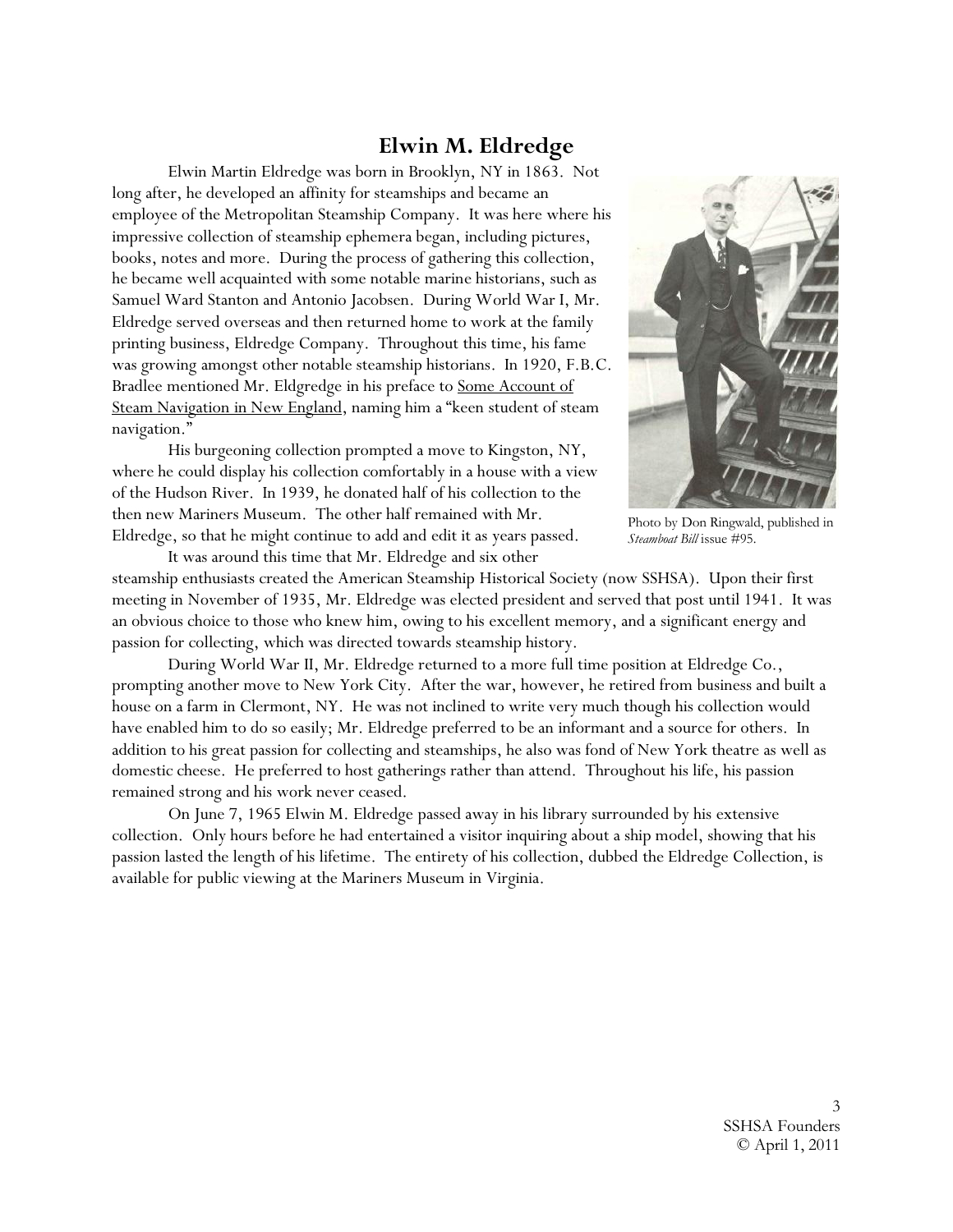### **R. Loren Graham**

R. Loren Graham was born in 1907. From an early age he was fascinated with steamboats in Boston and the North Shore. He began taking pictures of these vessels as soon as he was able to procure a camera. Mr. Graham worked for both the Mystic Steamship collier fleet and the Nantasket Beach Steamboat Company which gave him easy access to the waterfront for photographing ships. When he reached 25, this collection of images had stretched down the Chesapeake, and made for a very impressive collection already. According to his obituary written by C. Bradford Mitchell for *Steamboat Bill*, Mr. Graham was known to take his camera, film, a quart of milk, bananas and a clean shirt and hop from boat to boat down near Baltimore, taking photographs until the film and the bananas ran out. He was then employed with the Boston Blue Print Company as an engraver.



Mr. Graham was one of the seven men present at the first meeting of the then American Steamship Historical Society in

Photo by Ed Clark, published in *Steamboat Bill* issue #131.

November of 1935. Right from the start, SSHSA received an impressive photo collection from Mr. Graham which he had been cultivating for some time. He served as national secretary in 1940, and then was the Society's treasurer from 1940 to 1942. He was a very active part of the early years of SSHSA, not only in his role of co-founding the society. Mr. Graham was one of the three men to launch *Steamboat Bill* in 1940. Throughout the rest of his life, he produced photographs for *Steamboat Bill*, including the first front cover of *Steamboat Bill of Facts* from April, 1940 which displayed Mr. Graham's photo of the *Mount Washington*. He also wrote seven articles for the journal.

Mr. Graham's work with the society was continuous save for three years of military service in World War II from 1942-1945. Stationed in the Mediterranean theater of the war in the Signal Corps, Mr. Graham served from the time of the North African invasion to the collapse of the Nazis in Italy.

After the war, Mr. Graham returned to Swampscott and Boston and continued working with the Boston Blue Print Company, continuously perfecting his photographs with the care of a perfectionist until retirement in 1971. He was also devoted to his wife, Louise, and their son, George. They would suffer a devastating blow in December of 1971, when George was killed in a car accident. Indeed traumatic, Mitchell noted that "Although he would ask friends why he should still be alive after that catastrophe, there was never any question that he would continue on course, first and foremost for Louise, but also for the Society in whose younger members he had invested so much."

Mr. Graham's investment in the Society was an important part of its development. In 1950 he became one of 15 national directors. He served as national vice president from 1959 to 1960. He also was one of the creators the New England chapter of which he was vice-president from 1961-1969. In 1970 he was appointed Regional Vice-President Emeritus, and was named an honorary life member. Mr. Graham was also always dedicated to the young people in the Society. He, along with other founders, remained active with the Society up until his death. On April 16, 1974, R. Loren Graham passed away unexpectedly after a bout of pneumonia.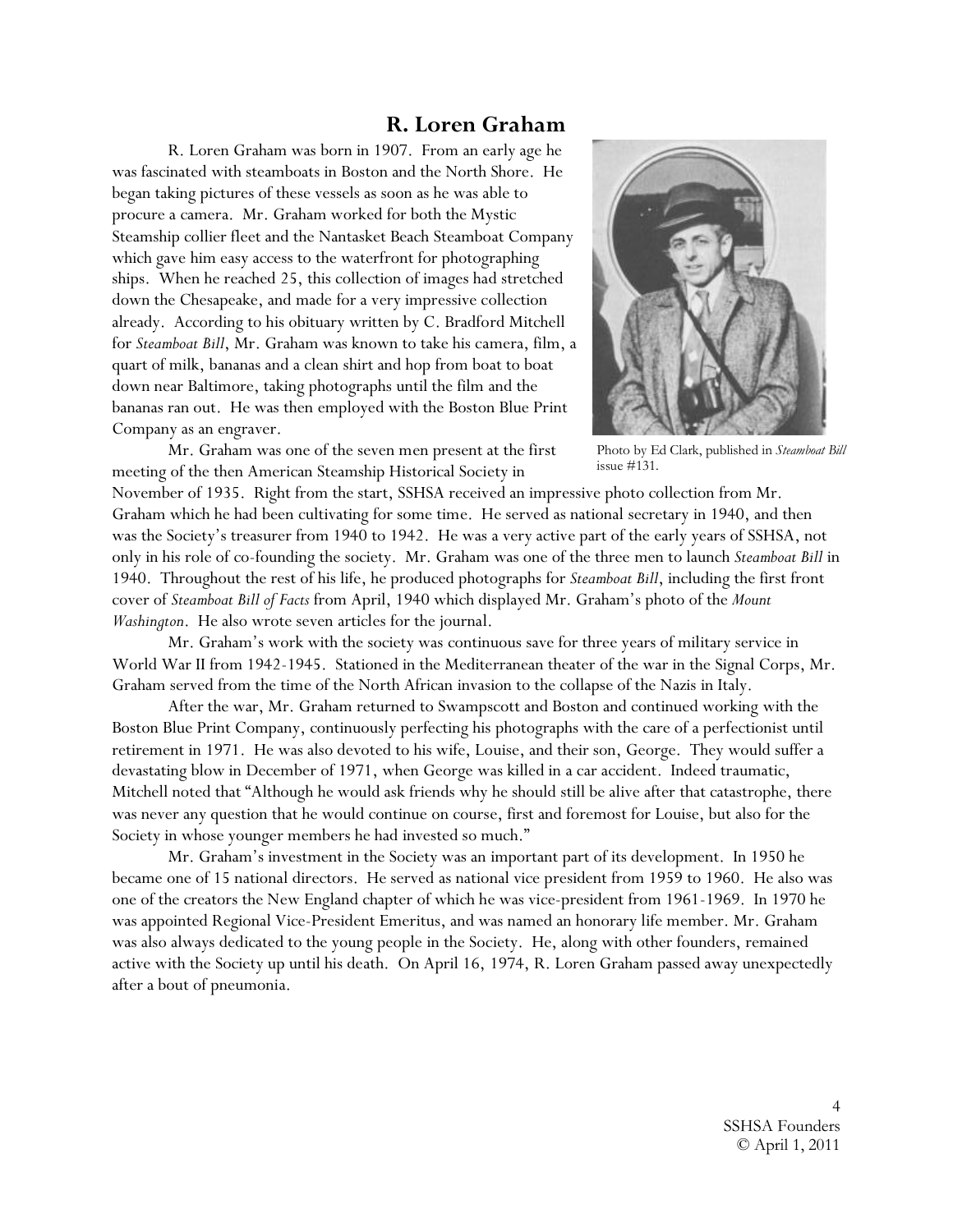# **Robert McRoberts, Jr.**

Robert McRoberts, Jr. was one of the seven men responsible for founding SSHSA in 1935. When it officially became the Steamship Historical Society in 1940 (changed from original name of the American Steamship Historical Society), Mr. McRoberts became the Executive Secretary, a position he held until mid-1943. Later on he became chairman of the committee responsible for drafting the constitution and by-laws for the 1950s. He had an impressive collection and knowledge of coastwise and Great Lakes shipping, of which he was always ready to share with others. Unfortunately, his time with SSHSA was short. Robert McRoberts, Jr. died on July 26, 1955.



Photo by Stephan Gmelin, taken at August 1942 meeting. Photo published in SSHSA's 40th Anniversary Booklet.

# **Larry Gaillard**

Larry Gaillard is the lesser known founder of SSHSA. Edwin Patt had heard of him through his father and commenced a correspondence with Mr. Gaillard concerning the forming of a steamboat society. He was employed with the New York Central Railroad, and was particularly interested in the Hudson River Day Line. Larry Gaillard was killed in an accident in June 1955.



Photo by William G. Muller

5 SSHSA Founders © April 1, 2011